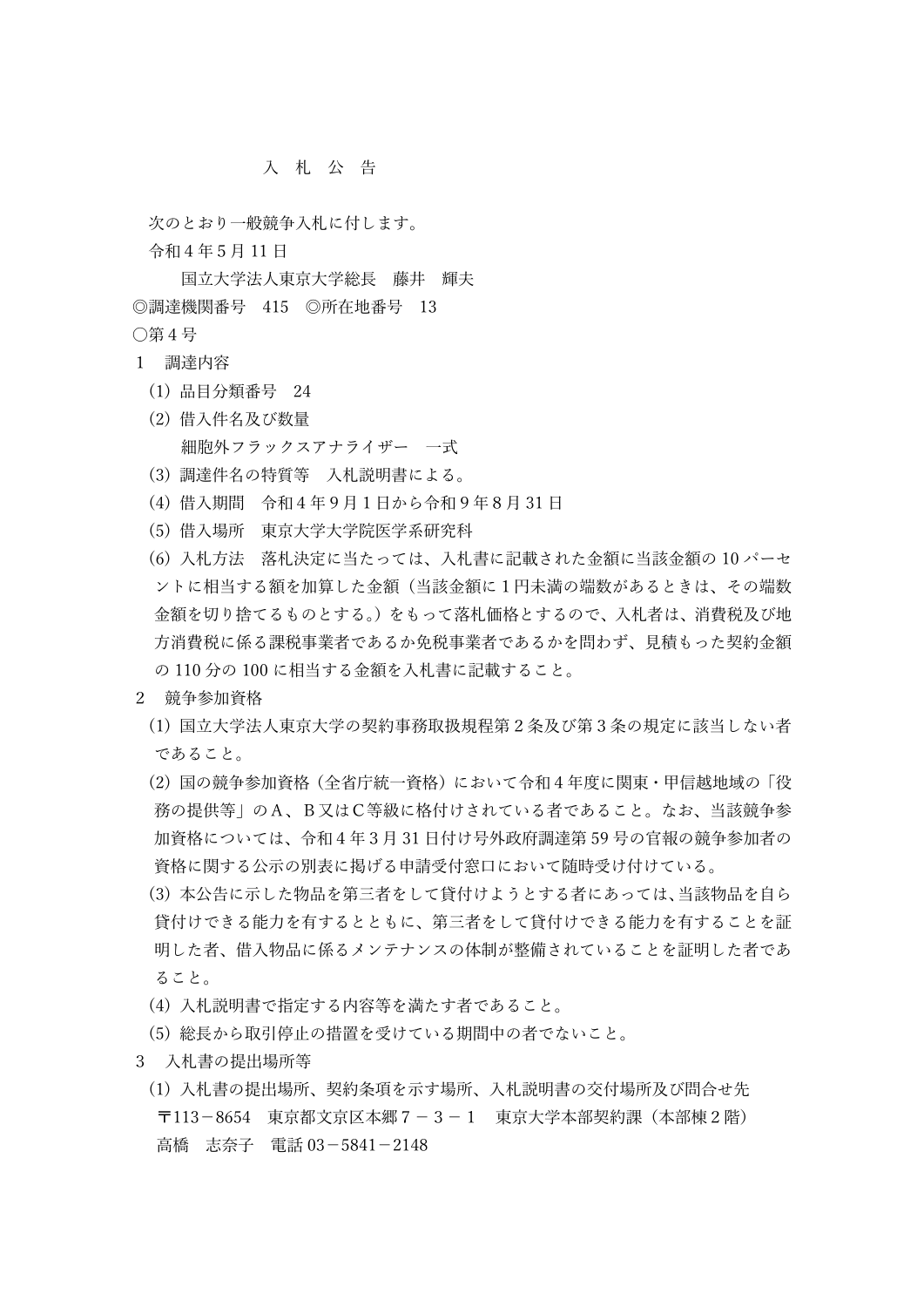- (2) 入札説明書の交付方法 本公告の日から上記3(1)の交付場所にて交付する。
- (3) 入札書の受領期限 令和4年7月1日 17 時 00 分
- (4) 開札の日時及び場所 令和4年7月 21 日 14 時 00 分 東京大学本部棟3階入札室 4 その他
	- (1) 契約手続において使用する言語及び通貨 日本語及び日本国通貨。
	- (2) 入札保証金及び契約保証金 免除。
	- (3) 入札者に要求される事項 この一般競争に参加を希望する者は、封印した入札書に本 公告に示した物品を貸付けできることを証明する書類を添付して入札書の受領期限まで に提出しなければならない。入札者は、開札日の前日までの間において、総長から当該 書類に関し説明を求められた場合は、それに応じなければならない。
	- (4) 入札の無効 本公告に示した競争参加資格のない者の提出した入札書、入札者に求め られる義務を履行しなかった者の提出した入札書、その他入札説明書による。
	- (5) 契約書作成の要否 要。
	- (6) 落札者の決定方法 本公告に示した物品を貸付けできると総長が判断した入札者で あって、国立大学法人東京大学の契約事務取扱規程第 11 条の規定に基づいて作成され た予定価格の制限の範囲内で最低価格をもって有効な入札を行った入札者を落札者とす る。
	- (7) 手続における交渉の有無 無。
	- (8) その他 詳細は、入札説明書による。なお、入札説明書等で当該調達に関する環境上 の条件を定めた調達であると示されている場合は、十分理解した上で応札すること。
- 5 Summary
	- (1) Official in charge of disbursement of the procuring entity: FUJII Teruo, President of the University of Tokyo
	- (2) Classification of the products to be procured : 24
	- (3) Nature and quantity of the products to be rent : Cell Metabolism Analyzer system 1 Set
	- (4) Rent period : From 1 September, 2022 through 31 August, 2027
	- (5) Rent place : Graduate School of Medicine, The University of Tokyo
	- (6) Qualifications for participating in the tendering procedures : Suppliers eligible for participating in the proposed tender are those who shall :
		- A not come under Article 2 and 3 of the Regulation concerning the Contract for The University of Tokyo,
		- B have the Grade A, Grade B or Grade C qualification during fiscal 2022 in the Kanto · Koshinetsu area in offer of services for participating in tenders by Single qualification for every ministry and agency,
		- C prove to have the ability to rent the products concerned by themselves and by a third party, should the products requested through this notice be rent by a third party, prove